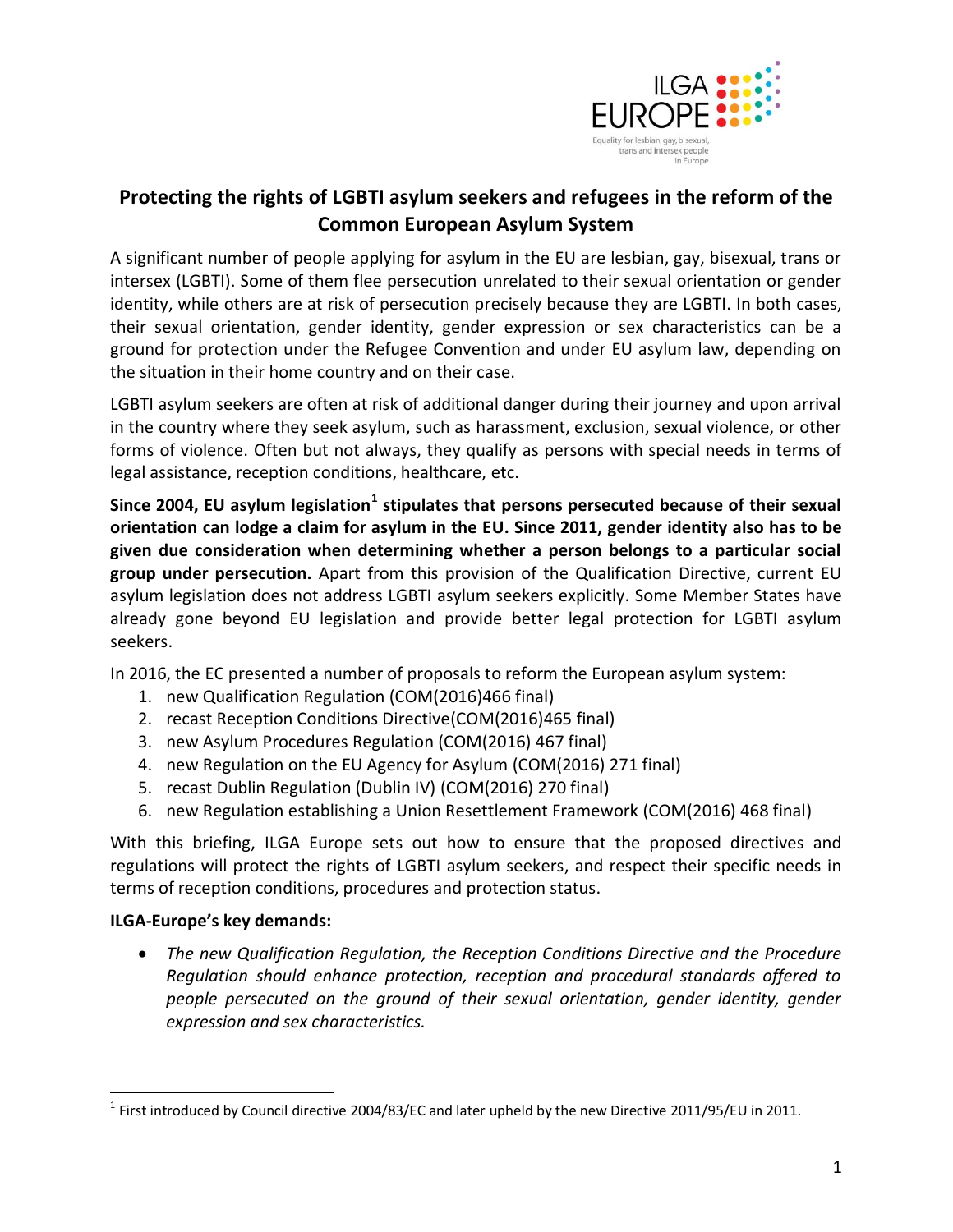

- *Outdated or inappropriate language excluding trans and intersex people or linking LGBTI people to criminal practices should be removed.*
- *The definition of the asylum seeker's family members should be improved to clearly include same-sex partners and their families.*
- *People belonging to persecuted minorities, including LGBTI people, should not be subject to accelerated procedures, like lists of safe countries of origin, safe third countries, etc.*

# **Including the grounds of gender expression and sex characteristics in all proposals put forward**

Currently, the Qualification and Asylum Procedures Directives mention sexual orientation and gender identity as grounds for seeking asylum or as vulnerability factors. Subsequently, many Member States adopted specific national legislation and policies covering LGBTI asylum seekers.

In order to make sure all LGBTI people are covered and protected, **ILGA-Europe calls for the inclusion of gender expression and sex characteristics as additional grounds in the relevant provisions**.

**Gender expression** refers to a person's ways of communicating culturally-defined traits of masculinity or femininity (or both or neither) externally through physical appearance (including clothing, accessories, hair styles, and the use of cosmetics), mannerisms, ways of speaking, and behavioural patterns in interactions with others<sup>2</sup>, e.g. men dressing in female attire or women dressing in male attire (cross-dressing), who are regarded as being not sufficiently 'masculine' or 'feminine' respectively. Cross-dressers, which a numerically a large part of the trans community, are not sufficiently covered by "gender identity".

**Sex characteristics** refers to intersex people. Intersex persons are born with physical sex characteristics that don't fit medical or social norms for female or male bodies. The variations in sex characteristics may manifest themselves in primary characteristics such as the inner and outer genitalia, the chromosomal and hormonal structure and/or secondary characteristics such as muscle mass, hair distribution and stature. Intersex people face persecution, and are even at risk of infanticide in some countries around the world, and therefore need protection.

Several EU institutions and agencies, Member States and international organisations already broadened the scope of their work on LGBTI people's rights, in order to fully protect the fundamental rights of trans and intersex people. The most notable national law in the EU is the

 $\overline{a}$ 

<sup>&</sup>lt;sup>2</sup> Health Policy Project, Asia Pacific Transgender Network, United Nations Development Programme. 2015. Blueprint for the Provision of Comprehensive Care for Trans People and Trans Communities. Washington, DC: Futures Group, Health Policy Project.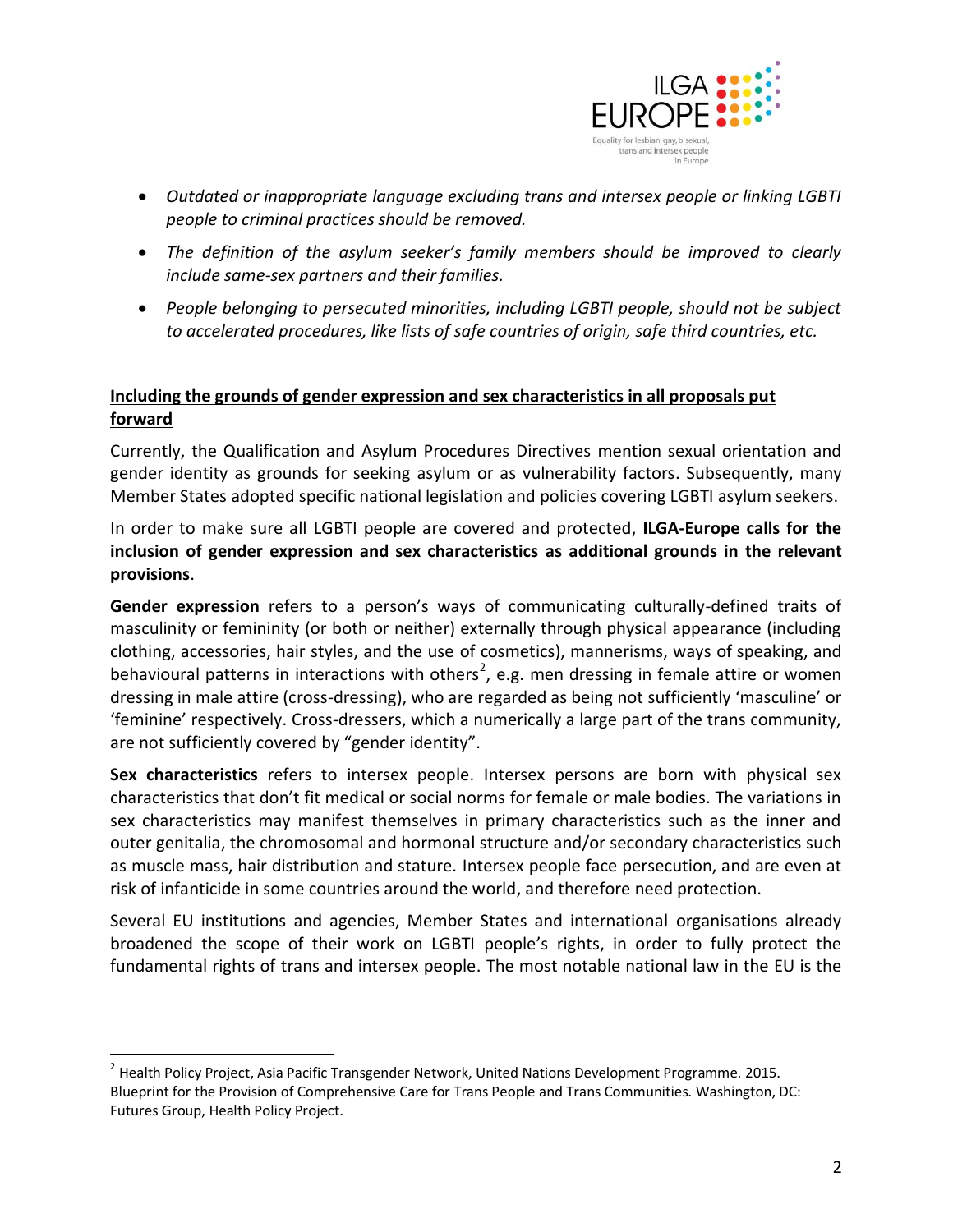

*Gender Identity, Gender Expression and Sex Characteristics Act* adopted by the Maltese Parliament on 1 April 2015.<sup>3</sup>

When it comes to asylum law, the EEAS LGBT Guidelines address the criminalisation of transgender people by legal measures, such as anti-prostitution laws, nuisance laws, and prohibition of so-called 'cross-dressing'. Such laws may also target gender variant and transgender persons, and be used by law enforcement personnel to prosecute transgender persons on the basis of their gender identity or gender expression.<sup>4</sup> The UNHCR's LGBT Guidelines consequently and explicitly include trans and intersex people in their guidance document addressed at governments, legal practitioners, decision makers and the judiciary, as well as UNHCR staff.<sup>5</sup> EASO also took up the issue of gender expression in its recent Training Module on Gender, Gender Identity and Sexual Orientation.<sup>6</sup>

#### **1. The Qualification Regulation (COM (2016) 466 final)**

The Qualification Directive defines minimum standards for the qualification of asylum seekers as persons in needs of international protection (refugees or beneficiaries of subsidiary international protection). The directive is legally binding in all EU Member States, except Denmark.

### **Since 2004, the Qualification directive explicitly includes sexual orientation, and since 2011 also gender identity, in the possible reasons for persecution. 7**

On 13 July 2016, the European Commission published a proposal that would replace the Qualification by a Regulation, directly applicable across the EU. ILGA-Europe has identified the following importa**n**t issues to be raised during the legislative process.

<sup>6</sup> See EASO's 2015 Annual Training Report, page 48-49:

 $\overline{a}$ 

<https://www.easo.europa.eu/sites/default/files/public/EASO%20Training%20Report%202015%20FINAL.pdf>

<sup>&</sup>lt;sup>3</sup> Se[e http://tgeu.org/malta-adopts-ground-breaking-trans-intersex-law/.](http://tgeu.org/malta-adopts-ground-breaking-trans-intersex-law/)

 $^4$  Council of the EU, Guidelines to Promote and Protect the Enjoyment of all Human Rights by Lesbian, Gay, Bisexual, Transgender and Intersex (LGBTI) Persons, Foreign Affairs Council Meeting Luxembourg, 24 June 2013, Para 16.

<sup>5</sup> UNHCR, *Guidelines on International Protection No. 9: Claims to Refugee Status based on Sexual Orientation and/or Gender Identity within the context of Article 1A(2) of the 1951 Convention and/or its 1967 Protocol relating to the Status of Refugees*, HCR/GIP/12/09, 23 October 2012, available at[: http://www.unhcr.org/50ae466f9.pdf.](http://www.unhcr.org/50ae466f9.pdf) See in particular paragraphs 9-10 and 57 and footnote 1.

<sup>&</sup>lt;sup>7</sup> Following the adoption of the recast Qualification Directive in 2011, ILGA-Europe published [guidelines](http://www.ilga-europe.org/sites/default/files/directive_transposition_web.pdf) to monitor the transposition and to assess if national legislation met the European standards. The Commission itself commissioned two implementation studies in 2015, but these have still not been published at the time of writing. The information ILGA-Europe receives from LGBTI organisations working on asylum on the national level indicates that the level of implementation between Member States is very diverse, and that there exist great gaps.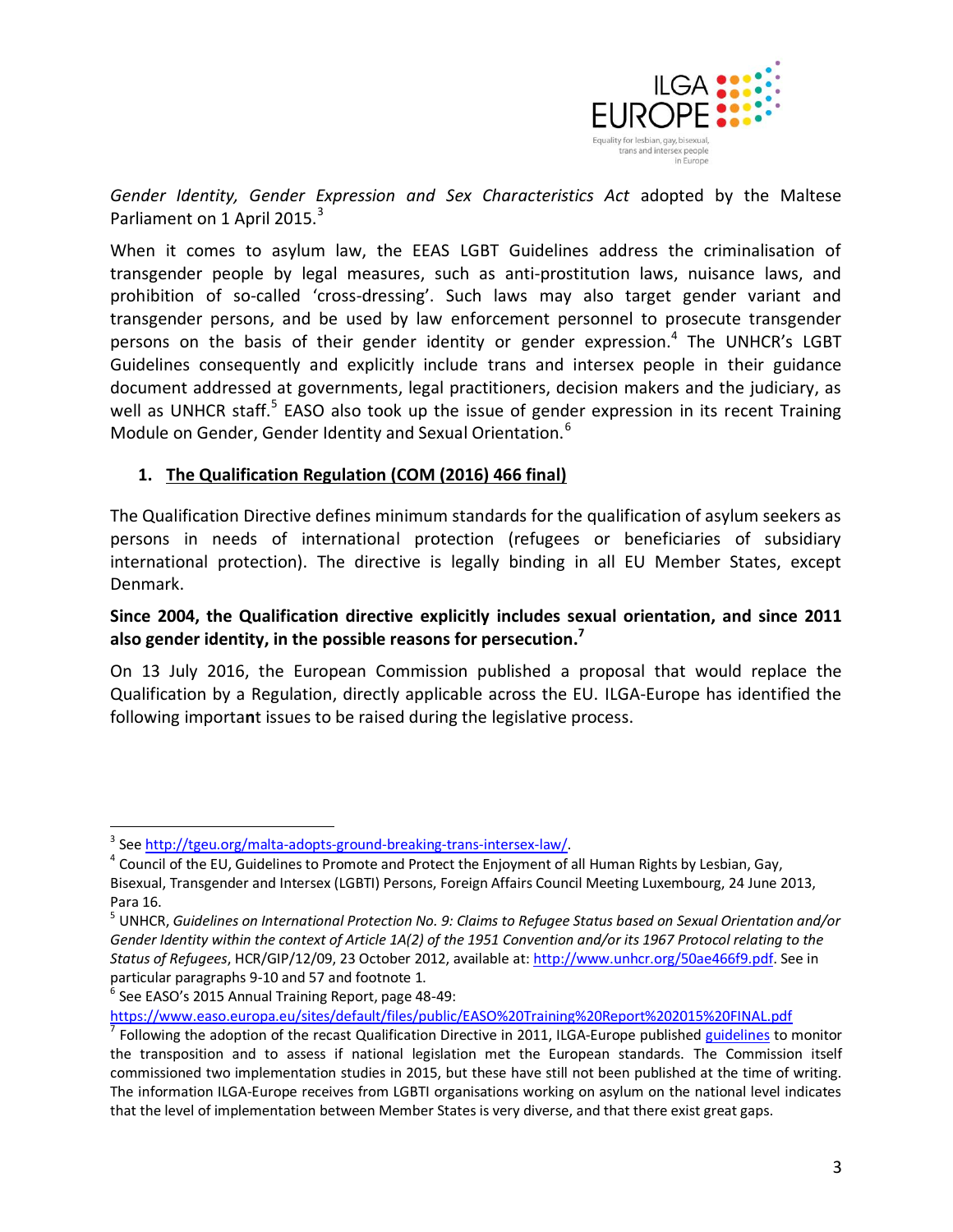

# **Article 10 - Add gender expression and sex characteristics as reasons for persecution and delete outdated link to criminal acts**

### **Article 10 - Reasons for persecution**

"The following elements shall be taken into account when assessing the reasons for persecution:

[…]

depending on the circumstances in the country of origin, the concept might *shall* include a group based on a common characteristic of sexual orientation (a term which cannot be understood to include acts considered to be criminal in accordance with national law of the Member States); gender related aspects, including gender identity, *gender expression and sex characteristics,* shall be given due consideration for the purposes of determining membership of a particular social group or identifying a characteristic of such a group;

ILGA-Europe calls for Article 10 to be amended in order to include the grounds of gender expression and sex characteristics to ensure full protection of all LGBTI people.

Secondly, the phrase **linking sexual orientation to acts considered criminal is out of place** as it recalls the offensive assimilations made between persons attracted to persons of the same sex on the one hand and paedophiles on the other hand, and should therefore be removed. Sexual orientation in legislation can never mean acts considered to be criminal. Moreover, the phrase has no legal added-value since the concept of sexual orientation is clearly defined in European treaties and EU law, and thus also recognised in national law. The Treaty of Maastricht for the first time enshrined an EU-wide protection against discrimination on the basis of sexual orientation in the Treaty on the Functioning of the EU in 1997. Since then, no link was ever made between sexual orientation and criminal acts neither in any of the subsequent EU Treaties nor in the numerous legislative acts based on them.

### **Recital 16 - Definition of family members**

#### **Recital 16**

The notion of family members should take into account *family diversity,* the different particular circumstances of dependency and the special attention to be paid to the best interests of the child. It should also reflect the reality of current migratory trends, according to which applicants often arrive to the territory of the Member States after a prolonged period of time in transit. The notion should therefore include families formed outside the country oforigin, but before their arrival on the territory of the Member State. *The notion of spouse and unmarried partner shall not discriminate based on the gender of the partners.*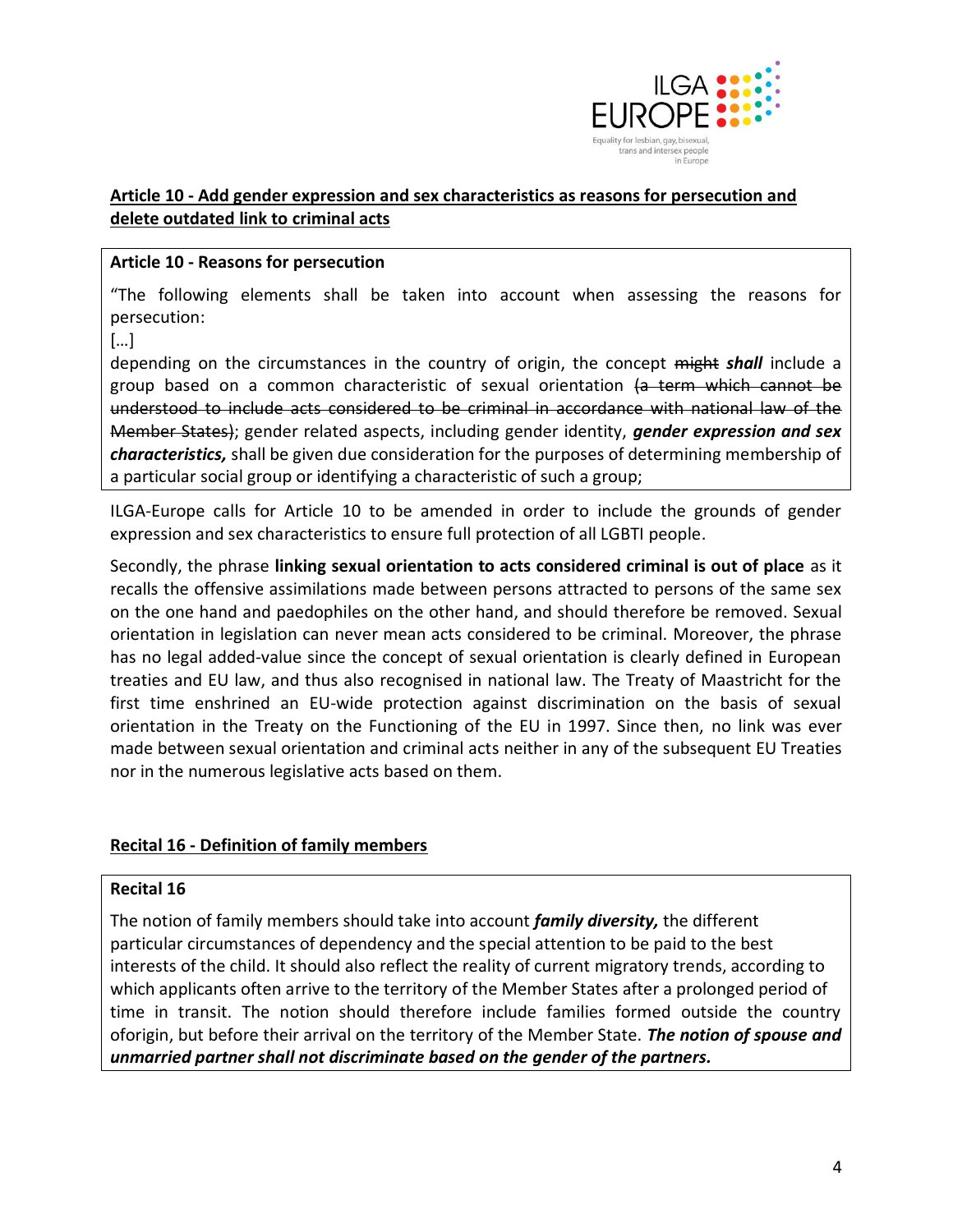

Contrary to the previous directives, 'family members' will now only be defined in the Qualifications Regulation, with the other proposals referring to this definition in Article 2. It is important that this definition does not discriminate between different types of families, including families comprised of same-sex couples, as all EU legislation should not discriminate against any children and spouses, including those in Rainbow families.

# **Recital 29** - **Respecting late disclosure**

#### **Recital 29**

In accordance with relevant case law of the Court of Justice of the European Union, when assessing applications for international protection, the competent authorities of the Member States should use methods for the assessment of the applicant's credibility in a manner that respects the individual's rights as guaranteed by the Charter, in particular the right to human dignity and the respect for private and family life. Specifically as regards homosexuality *sexual orientation and gender identity*, the individual assessment of the applicant's credibility should not be based on stereotyped notions concerning homosexuals and *sexual orientation and gender identity,* the applicant should not be submitted to detailed questioning or tests as to his or her sexual practices*, and the competent national authorities cannot find that the statements of the applicant for asylum lack credibility merely because the applicant did not rely on their sexual orientation, gender identity, gender expression or sex characteristics on the first occasion given to set out the ground for persecution.*

A positive change in comparison with the former Qualification Directive is the new recital 29. This recital lists three of the four main takeaways of the recent judgment of the Court of Justice of the EU in the case of *A, B and C v Staatssecretaris van Veiligheid en Justitie*, of 2 December 2014 (prohibition of assessments based on stereotypes and prohibition of tests and questions regarding sexual practices).

However, ILGA-Europe calls for three important changes to the wording of this recital:

a. To **replace homosexuality by sexual orientation**, as was consequently used by the Court of Justice in its own assessment of the law in that case (despite the applicants bringing up "homosexuality"). As set out above, sexual orientation is the correct legal term in EU law, starting with article 10 and article 19 of the Treaty on the Functioning of the European Union.

b. To **add gender identity, gender expression and sex characteristics** to this paragraph. Indeed, trans and intersex people are at least as much at risk of persecution, stigma and shame as lesbian, gay and bisexual asylum seekers, and the same principles should therefore apply to them. This is demonstrated by the UNHCR's LGBT Guidelines, which consequently and explicitly include trans and intersex people in this guidance document addressed at governments, legal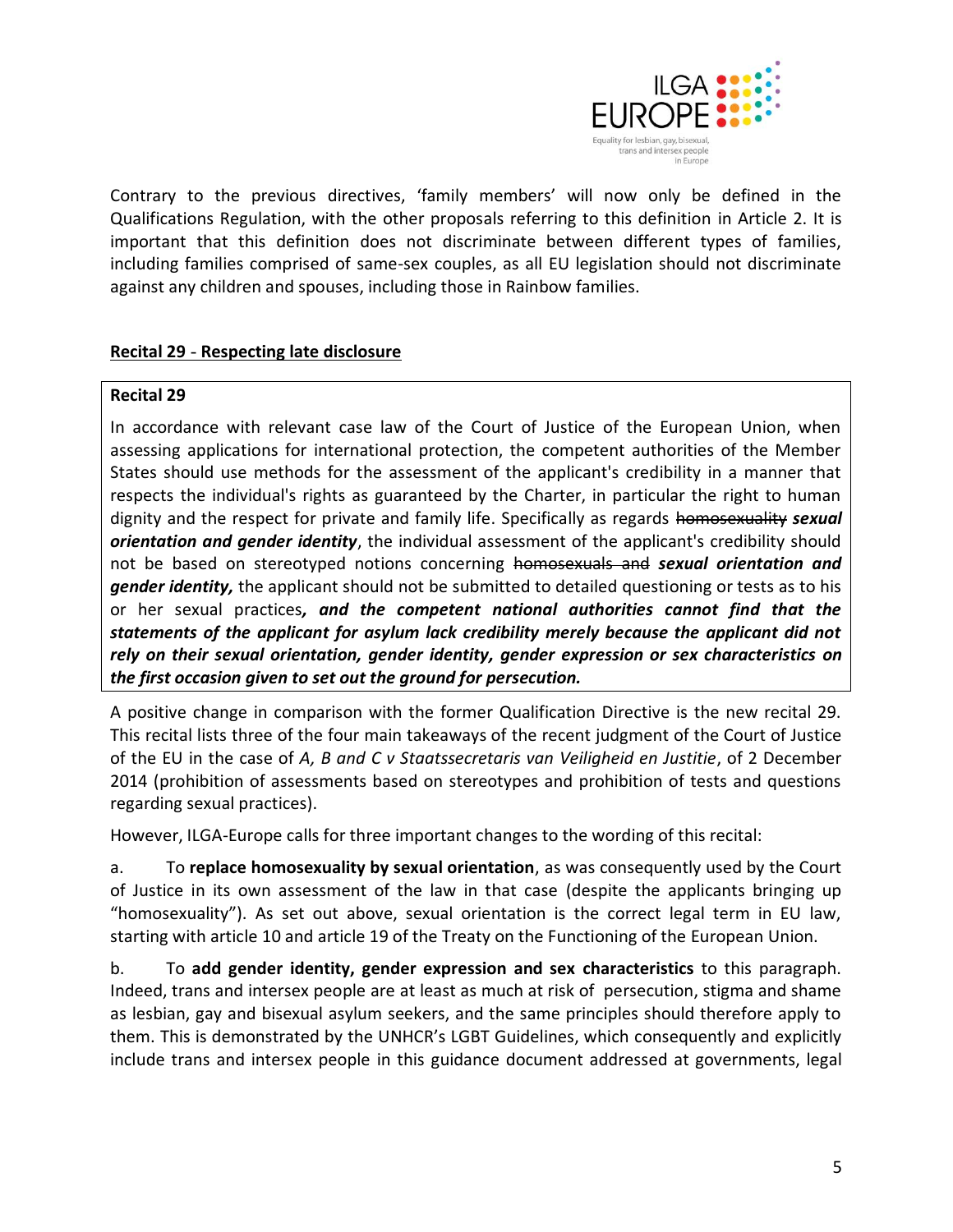

practitioners, decision makers and the judiciary, as well as UNHCR staff.<sup>8</sup> EASO also took up the issue of gender identity in its recent Training Module on Gender, Gender Identity and Sexual Orientation.<sup>9</sup>

c. The **fourth main takeaway of the ABC judgment,** the aspect of **late disclosure**, was forgotten and should be added to this recital. For LGBTI asylum seekers, fear and stigma often lead to late disclosure of their sexual orientation, gender identity, gender expression or sex characteristics. We recommend adopting the wording of the Court of Justice to be consistent with the judgement, but also applying this principle to gender identity, gender expression and sex characteristics.<sup>10</sup>

# **2. The recast Reception Conditions Directive (COM (2016 465)**

Reception conditions providing safety and human dignity to asylum seekers are a key aspect of a well-functioning asylum system. LGBTI asylum seekers run additional risks and have specific needs in terms of legal assistance and reception conditions.<sup>11</sup> Currently, in most Member States, they have very limited access to such services. Therefore, ILGA-Europe calls on the European Parliament and Member States to ensure that the recast of the Reception Conditions Directive ensures an improvement of the situation of asylum seekers with special reception needs, in particular LGBTI asylum seekers.

In addition to the specific points below, ILGA-Europe supports the European Council on Refugees and Exiles' (ECRE) comments on this Directive.<sup>12</sup> In particular their criticism of the detention of persons with special reception needs and of the procedure to identify vulnerability are of great concern to ILGA-Europe.

 $\overline{a}$ 

<sup>8</sup> UNHCR, *Guidelines on International Protection No. 9: Claims to Refugee Status based on Sexual Orientation and/or Gender Identity within the context of Article 1A(2) of the 1951 Convention and/or its 1967 Protocol relating to the Status of Refugees*, HCR/GIP/12/09, 23 October 2012, available at[: http://www.unhcr.org/50ae466f9.pdf.](http://www.unhcr.org/50ae466f9.pdf) See in particular paragraphs 9-10 and 57 and footnote 1.

<sup>&</sup>lt;sup>9</sup> See EASO's 2015 Annual Training Report, page 48-49:

<https://www.easo.europa.eu/sites/default/files/public/EASO%20Training%20Report%202015%20FINAL.pdf> <sup>10</sup> See the wording in *A, B and C v Staatssecretaris van Veiligheid en Justitie*, of 2 December 2014, paragraph 73: [http://curia.europa.eu/juris/document/document.jsf?text=&docid=160244&pageIndex=0&doclang=en&mode=req](http://curia.europa.eu/juris/document/document.jsf?text=&docid=160244&pageIndex=0&doclang=en&mode=req&dir=&occ=first&part=1&cid=143957) [&dir=&occ=first&part=1&cid=143957.](http://curia.europa.eu/juris/document/document.jsf?text=&docid=160244&pageIndex=0&doclang=en&mode=req&dir=&occ=first&part=1&cid=143957)

<sup>11</sup> These needs are clearly demonstrated in the "Fleeing Homophobia" and the "No Safe Refuge" reports. See VU University Amsterdam, *Fleeing Homophobia, Asylum Claims Related to Sexual Orientation and Gender Identity in Europe*, September 2011, available at[: http://www.refworld.org/docid/4ebba7852.html](http://www.refworld.org/docid/4ebba7852.html) and Chaka L. Bachmann, *No Safe Refuge - Experiences of LGBT asylum seekers in detention*, Stonewall, London, October 2016, available at [http://www.stonewall.org.uk/sites/default/files/no\\_safe\\_refuge.pdf.](http://www.stonewall.org.uk/sites/default/files/no_safe_refuge.pdf)

<sup>&</sup>lt;sup>12</sup> Se[e http://www.ecre.org/ecre-comments-on-commission-proposals-for-reform-of-the-common-european](http://www.ecre.org/ecre-comments-on-commission-proposals-for-reform-of-the-common-european-asylum-system/)[asylum-system/,](http://www.ecre.org/ecre-comments-on-commission-proposals-for-reform-of-the-common-european-asylum-system/) in particular pages 14 and 19-21.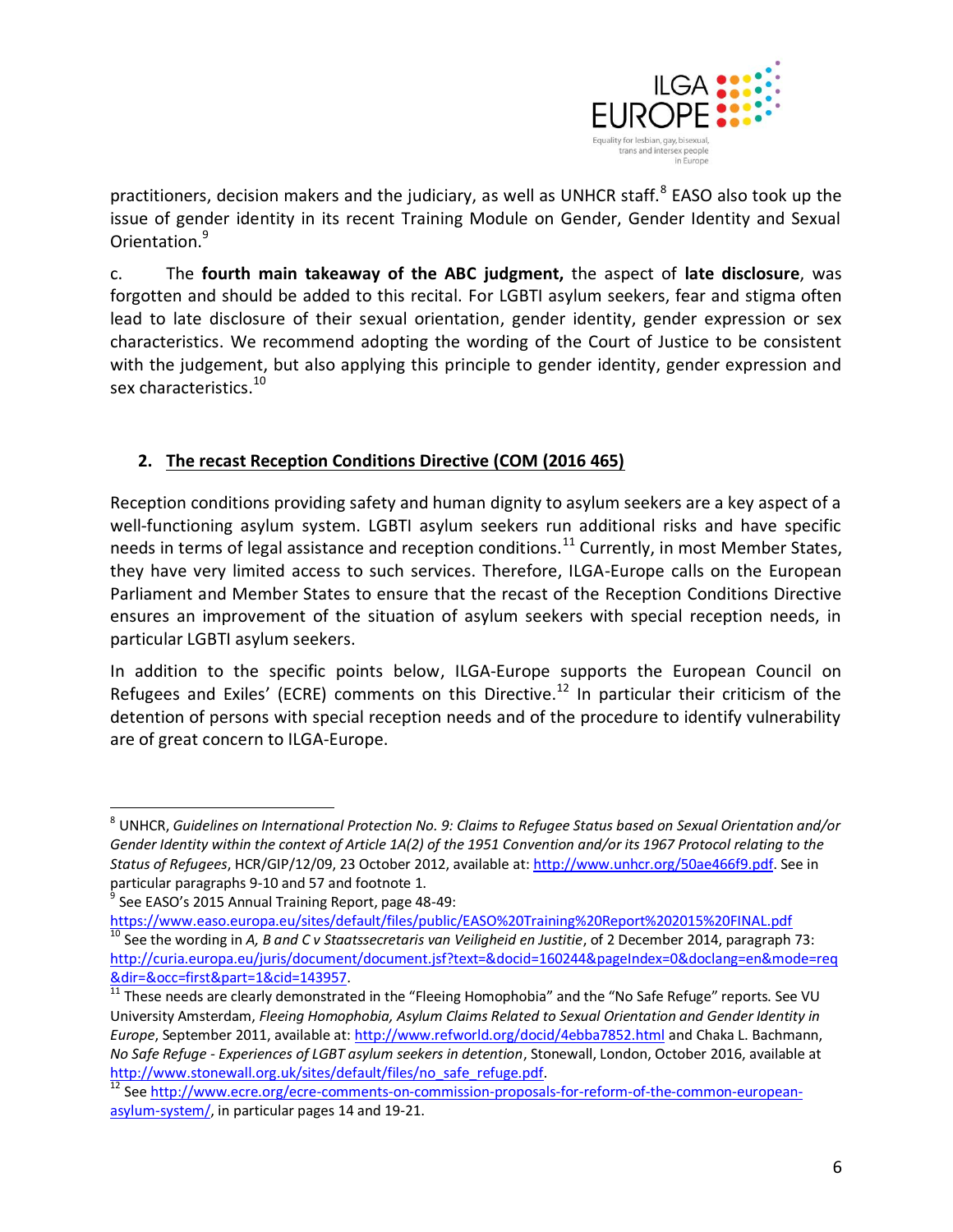

### **Article 2** *-* **Including LGBTI people in definition of applicants with special reception needs**

# **Article 2 (13)**

'applicant with special reception needs': means  $\boxtimes$  an applicant  $\boxtimes$  a vulnerable person, in accordance with Article 21, who is in need of special guarantees in order to benefit from the rights and comply with the obligations provided for in this Directive  $\Rightarrow$ , such as applicants who are minors, unaccompanied minors, disabled people, elderly people, pregnant women, single parents with minor children, victims of human trafficking, persons with serious illnesses, persons with mental disorders, *lesbian, gay, bisexual, trans and intersex persons,* and persons who have been subjected to torture, rape or other serious forms of psychological, physical or sexual violence, such as victims of female genital mutilation  $\Leftarrow$ .

In order to ensure the full protection of LGBTI asylum seekers, they need to be added to the list of persons in need of special guarantees in order to benefit from the rights and comply with the obligations provided for in this Directive. Indeed, due to the nature of the acts of persecution suffered by many LGBT asylum seekers, and to the level of discrimination they may face during the time their application is examined, LGBTI asylum seekers have special needs.

### **Article 5 - Access to information and modalities of reception conditions**

### **Article 5 – Information**

2. Member States shall ensure that the information referred to in paragraph 1 is in writing  $\Rightarrow$  using a standard template which shall be developed by the European Union Agency for Asylum *and shall visibly display relevant information in relation to the personal circumstances that may result in special reception needs or needs of special procedural guarantees as listed in [this Directive and the Procedure Regulation]*  $\Leftrightarrow$  and<sub>*z*</sub> in a language that the applicant understands or is reasonably supposed to understand. Where  $\Rightarrow$  necessary  $\Leftarrow$  appropriate, this information  $\frac{m}{m}$   $\Rightarrow$  shall  $\Leftrightarrow$  also be supplied orally  $\Rightarrow$  and adapted to the needs of minors  $\Leftrightarrow$ .

In order to make sure that LGBTI asylum seekers receive specific and relevant information regarding their special needs, this should be more clearly be foreseen in article 5 of the proposed recast Directive.

### **Article 17 (3) - Guaranteeing access to gender identity related healthcare needs**

### **Article 18 17 – Modalities for material reception conditions**

[…]

3. Member States shall take into consideration gender and age-specific concerns and the situation of vulnerable persons in relation to applicants  $\Rightarrow$  with special reception needs when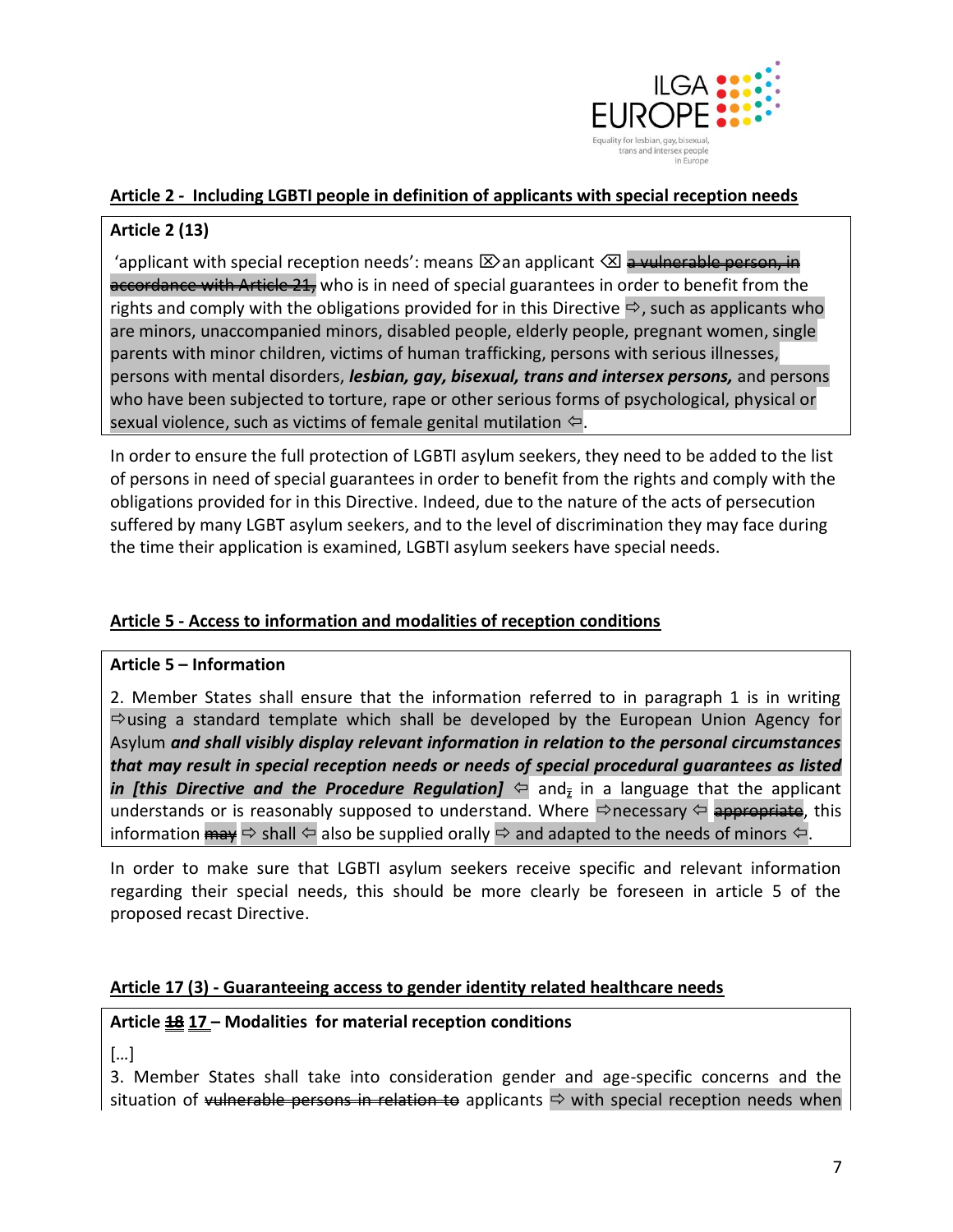

providing material reception conditions**.** *In this regard, Member States shall also take into consideration an applicant's gender identity. Member States shall guarantee access to sexual*  and reproductive health services and to trans-related healthcare needs  $\Leftrightarrow$  <del>within the premises</del> and accommodation centres referred to in paragraph 1(a) and (b).

Thanks to the increased attention in recent years for the situation of trans asylum seekers,  $13$ their special needs in terms of reception conditions are more and more respected. It is equally important to include provisions that will ensure that trans applicants do not end up in accommodation centres based on mistaken assumptions regarding their gender identity. False placement, e.g. of trans women in male accommodation, accelerates the severe risk of physical, sexual and mental harassment and violence.

Secondly, reception in the context of the directive also covers health. For many trans asylum seekers access to hormone replacement treatment and mental health support is paramount to maintaining their physical well-being and emotional stability, which is crucial for the asylum procedures, interviews, etc. However, gender reassignment surgery would usually only be accessed after an asylum procedure, unless the process can be expected to last several years and the person is in a safe and stable condition

### **Article 17 (4) - Addressing hate crime in reception centres**

#### **Article 18 17 – Modalities for material reception conditions**

[…]

4. Member States shall take appropriate measures to prevent assault and gender-based violence, including sexual assault and harassment  $\Rightarrow$  when providing accommodation *as well as all forms of violence committed with a bias and discriminatory motive related to the victims' personal characteristics in the sense of [the Victims' Rights Directive, article 22 (3)]*  $\Leftrightarrow$  <del>, within</del> the premises and accommodation centres referred to in paragraph 1(a) and (b).

Homophobia and transphobia, as all other forms of hate crimes, can arise in the context of asylum accommodation (e.g. among applicants with different ethnic, religious or political backgrounds coming from the same country where ethnic, religious or political violence is taking place). The list of characteristics in the Victims' Rights Directive is the most inclusive one, and in order to ensure consistency between EU legislation, it should also be applied here.

#### **New Recital 32bis - Defining gender-based violence**

 $\overline{a}$ <sup>13</sup> See for instance the recent publication by TGEU, "Welcome to Stay – Building Trans Communities Inclusive of Trans Asylum Seekers and Refugees", October 2016, available at: [http://tgeu.org/wp](http://tgeu.org/wp-content/uploads/2016/10/TGEU_TransAsylumBrochure_WEB.pdf)[content/uploads/2016/10/TGEU\\_TransAsylumBrochure\\_WEB.pdf.](http://tgeu.org/wp-content/uploads/2016/10/TGEU_TransAsylumBrochure_WEB.pdf)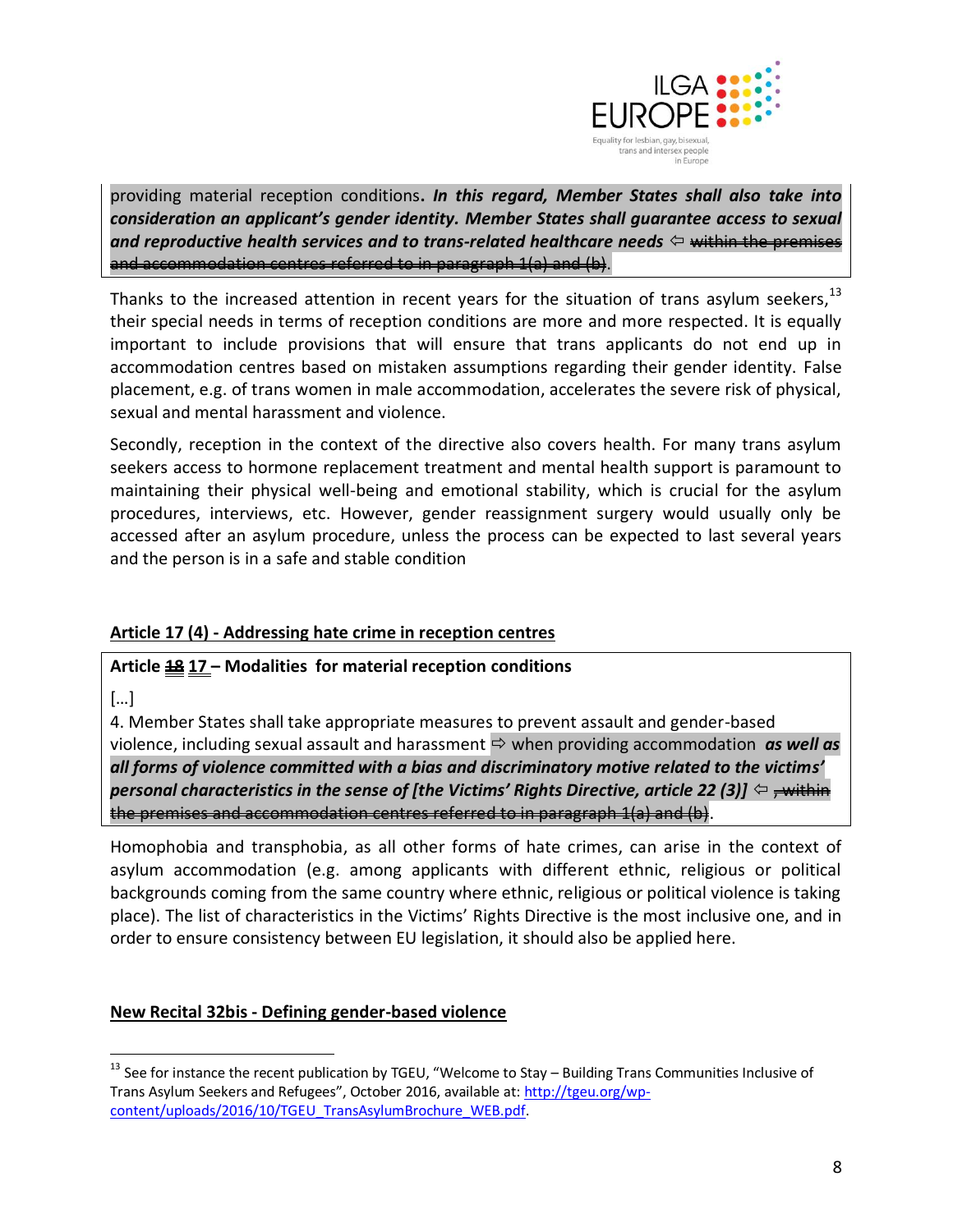

ILGA-Europe calls for the inclusion of a new recital setting out a clear and unequivocal definition of gender-based violence from the Victims' Rights Directive<sup>14</sup> in this Directive, since the term is mentioned in the proposal without being defined. To ensure consistency in the EU legal framework, the following should be added to the proposal:

### **Recital 32bis (new)**

*Violence that is directed against a person because of that person's gender, gender identity or gender expression or that affects persons of a particular gender disproportionately, is understood as gender-based violence. It may result in physical, sexual, emotional or psychological harm, or economic loss, to the victim. Gender-based violence is understood to be a form of discrimination and a violation of the fundamental freedoms of the victim and includes violence in close relationships, sexual violence (including rape, sexual assault and harassment), trafficking in human beings, slavery, and different forms of harmful practices, such as forced marriages, female genital mutilation and so-called 'honour crimes'. Women victims of gender-based violence and their children often require special support and protection because of the high risk of secondary and repeat victimisation, of intimidation and of retaliation connected with such violence.*

### **Recital 33 - Definition of family members**

In order to be consistent with the proposed changes for the Qualification Regulation, the following phrase should be added to recital 33:

### **Recital 33**

 $\overline{a}$ 

The scope of the definition of family member should reflect the reality of current migratory trends, according to which applicants often arrive to the territory of the Member States after a prolonged period of time in transit. The definition should therefore include families formed outside the country of origin, but before their arrival on the territory of the Member States. *Regarding unmarried couples, the notion shall not discriminate based on the gender of the partners.*

<sup>&</sup>lt;sup>14</sup> Recital Directive 2012/29/EU of the European Parliament and of the Council of 25 October 2012, establishing minimum standards on the rights, support and protection of victims of crime, and replacing Council Framework Decision 2001/220/JHA.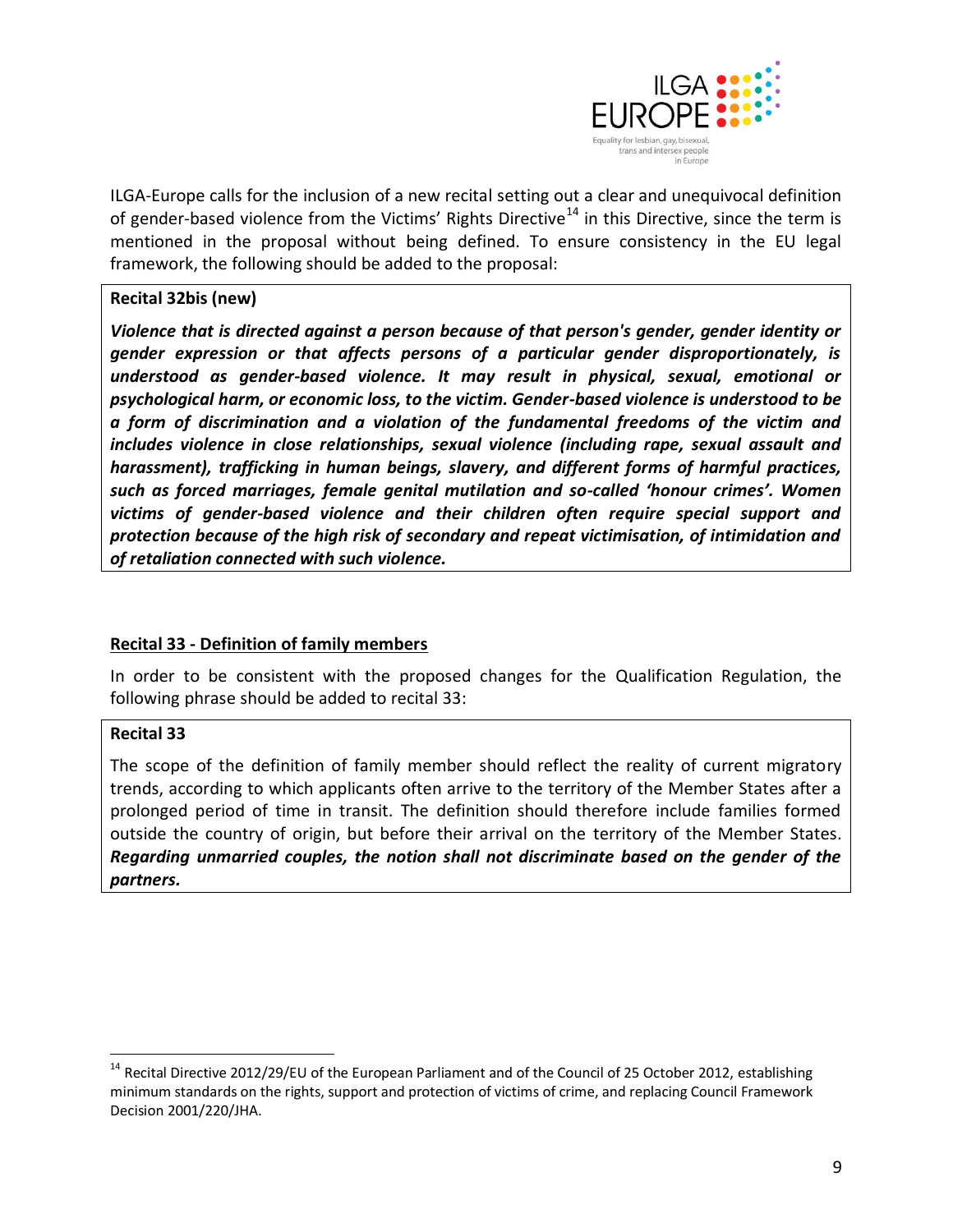

# **3. The new Asylum Procedures Regulation (COM(2016) 467 final)**

#### **Article 12 - Competence of persons conducting interviews and of interpreters**

#### **Article 12 Requirements for personal interviews**

[…]

6. The person conducting the interview shall be competent to take account of the personal and general circumstances surrounding the application, including the applicant's cultural origin, age, gender, sexual orientation, gender identity, *gender expression, sex characteristics* and vulnerability. Personnel interviewing applicants shall also have acquired general knowledge of problems which could adversely affect the applicant's ability to be interviewed, such as indications that the person may have been tortured in the past.

[…]

8. An interpreter who is able to ensure appropriate communication between the applicant and the person conducting the interview shall be provided for the personal interview. *Interpreters shall be competent to adequately translate statements related to personal and general circumstances surrounding the application, including the applicant's cultural origin, age, gender, sexual orientation, gender identity, gender expression, sex characteristics and vulnerability, avoiding incorrect, stereotypical and derogatory expressions.*The communication shall take place in the language preferred by the applicant unless there is another language which he or she understands and in which he or she is able to communicate clearly. […]

ILGA-Europe welcomes that article 12 reiterates the Asylum Procedures Directive's provision on competence of interviewers regarding sexual orientation and gender identity. However, as in other provisions of the proposed regulation, gender expression and sex characteristics need to be added to this list.

Secondly, adequate interpretation in cases involving LGBTI people is key. Numerous LGBTI organisations working with asylum seekers report the severe problem of prejudiced, stereotypical, or even outright homophobic behaviour by interpreters, which can intimidate asylum applicants and which can have extremely negative consequences for the issue of their procedure.

#### **Art 27, 29 and Recital 18 - Full protection of the needs of trans asylum seekers**

#### **Article 27 – Registering applications for international protection**

1. The authorities responsible for receiving and registering applications for international protection shall register an application promptly, and not later than three working days from when it is made. They shall register also the following information: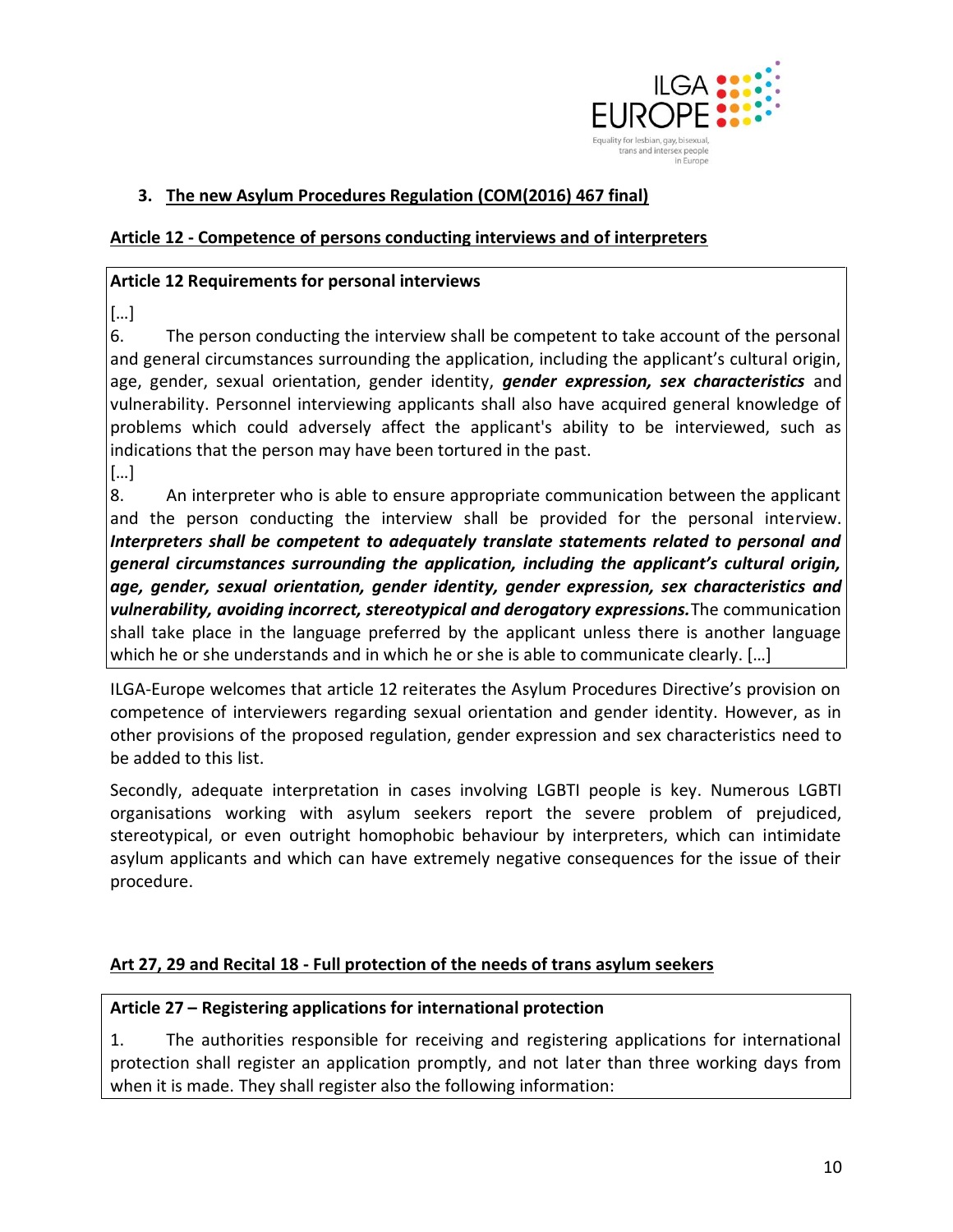

(a) the name, date of birth, gender, nationality and other personal details of the applicant*, including, where relevant, the gender identity of the applicant;*

(b) the type and number of any identity or travel document of the applicant;

the date of the application, place where the application is made and the authority with which the application is made.

Where the data referred to in points (a) and (b) has already been obtained by the Member States before the application is made, it shall not to be requested again.[…]

### **Article 29 - Documents for the applicant**

[…]

2. The authorities of the Member State where the application is lodged shall, within three working days of the lodging of the application, provide the applicant with a document in his or her own name:

[…]

*(g) Where the data referred to in 27(1)(a) includes an applicant's gender identity that differs from their legal gender, the document shall mention the name, gender marker and other gendered data corresponding to the gender identity of the applicant.*[…]

For trans asylum seekers to be treated in a way which respects their identity, it is imperative that their gender identity, where it differs from their legal gender, is recognised during the procedure and especially during the interview. This enables interviewers, interpreters as well as other personnel to address the person correctly and thus eliminates a common source of forced outing, harassment and discrimination. Recognising the gender identity in the documents of a trans asylum seeker does not imply automatic recognition of the asylum claim. However, it contributes considerably to their safety and protects their right to privacy.

Moreover, in order to avoid situations where trans applicants end up in accommodation centres based on mistaken assumptions regarding their gender identity, the registration procedure for applications should equally be gender-sensitive.

Finally, ILGA-Europe calls for the corresponding recital about gender-sensitive applications, i.e. recital 18, to be modified in the same way:

### **Recital 18**

With a view to ensuring substantive equality between female and male applicants, examination procedures should be gender-sensitive. In particular, personal interviews should be organised in a way which makes it possible for both female and male applicants to speak about their past experiences in cases involving gender-based persecution. For this purpose, women should be given an effective opportunity to be interviewed separately from their spouse, partner or other family members. Where possible, women and girls should be provided with female interpreters and interviewers. Medical examinations on women and girls should be carried out by female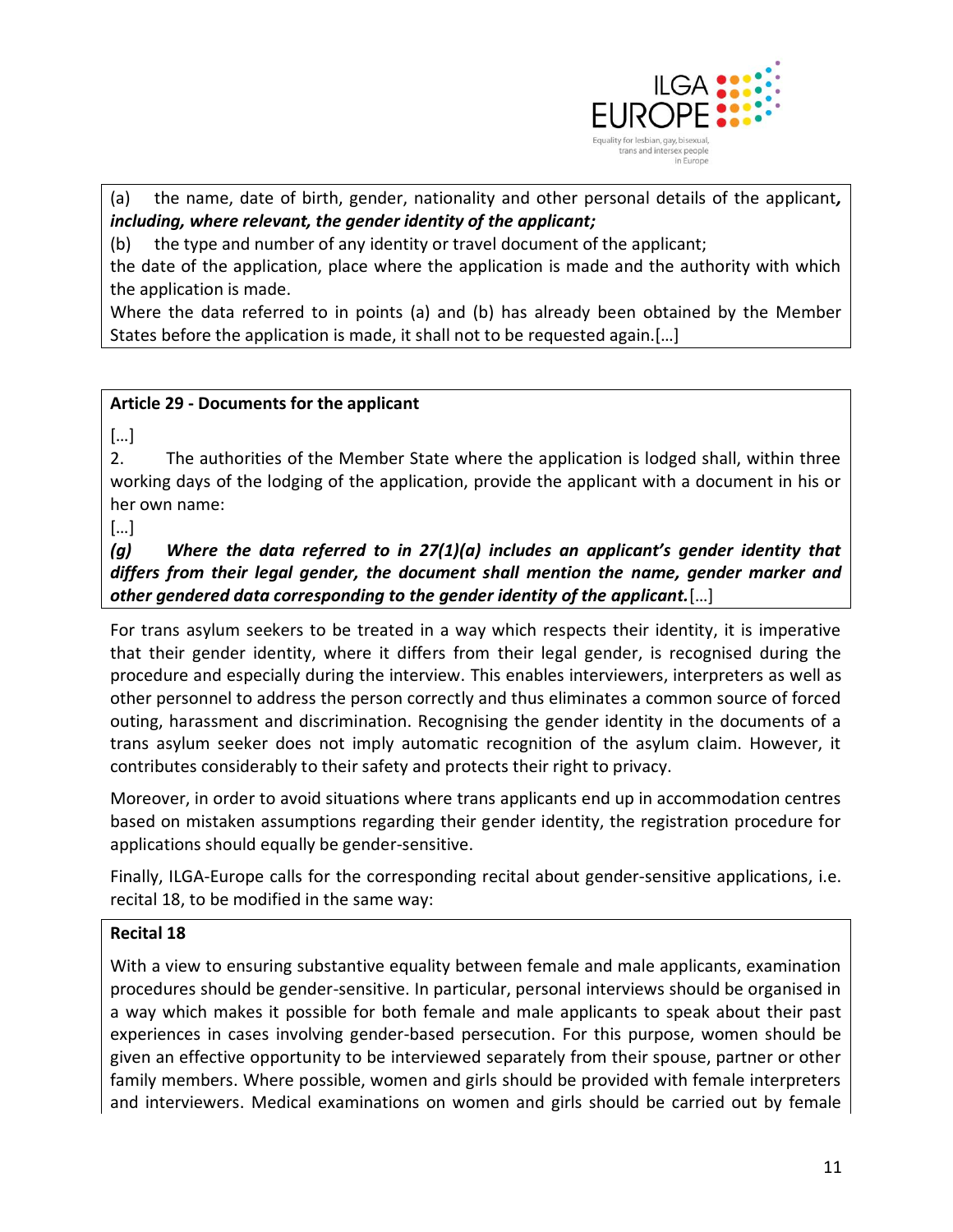

medical practitioners, in particular having regard to the fact that the applicant may have been a victim of gender-based violence. *Where an applicant's gender identity differs from their legal gender, Member States ensure in examination and interviews respect for the gender identity of the applicant by using the corresponding name, title and gender marker. The complexity of gender-related claims, including claims related to sexual orientation, gender identity, gender expression, and sex characteristics,* should be properly taken into account in procedures based on the concept of first country of asylum, the concept of safe third country, the concept of safe country of origin and in the notion of subsequent applications.

# **Article 35 - Including persecution of trans and intersex people under gender-sensitive decisions**

#### **Article 35**

[…]

Decisions by the determining authority

3. In cases of applications on behalf of spouses, partners, minors or dependent adults without legal capacity, and whenever the application is based on the same grounds, the determining authority may take a single decision, covering all applicants, unless to do so would lead to the disclosure of particular circumstances of an applicant which could jeopardise his or her interests, in particular in cases involving gender, sexual orientation, gender identity, **gender expression, sex characteristics** or age-based persecution. In such cases, a separate decision shall be issued to the person concerned.

ILGA-Europe calls for the inclusion of gender expression and sex characteristics in the provision on gender-sensitive decisions in case of decisions about several persons from one same family.

# **Art 47 - Disproportionate high risk of accelerated procedures and especially safe country concepts for LGBTI people**

The increasing use of accelerated and fast-track procedures (safe countries of origin, safe third countries, subsequent applications, etc.) as proposed by the European Commission and many Member States entails great risks for many asylum seekers, as cases are not assessed individually and situations of persecution might stay undetected. It entails the risk to undermine the essence of the system of international protection. This is particularly the case for asylum seekers with special needs related to their individual circumstances, such as their age, gender, disability, illness, mental disorders or consequence of torture, rape or other serious forms of psychological, physical, sexual or gender-based violence.

Especially the controversial safe country mechanisms will have a disproportionate negative impact on LGBTI asylum seekers. Countries otherwise regarded as "safe", such as Turkey, Russia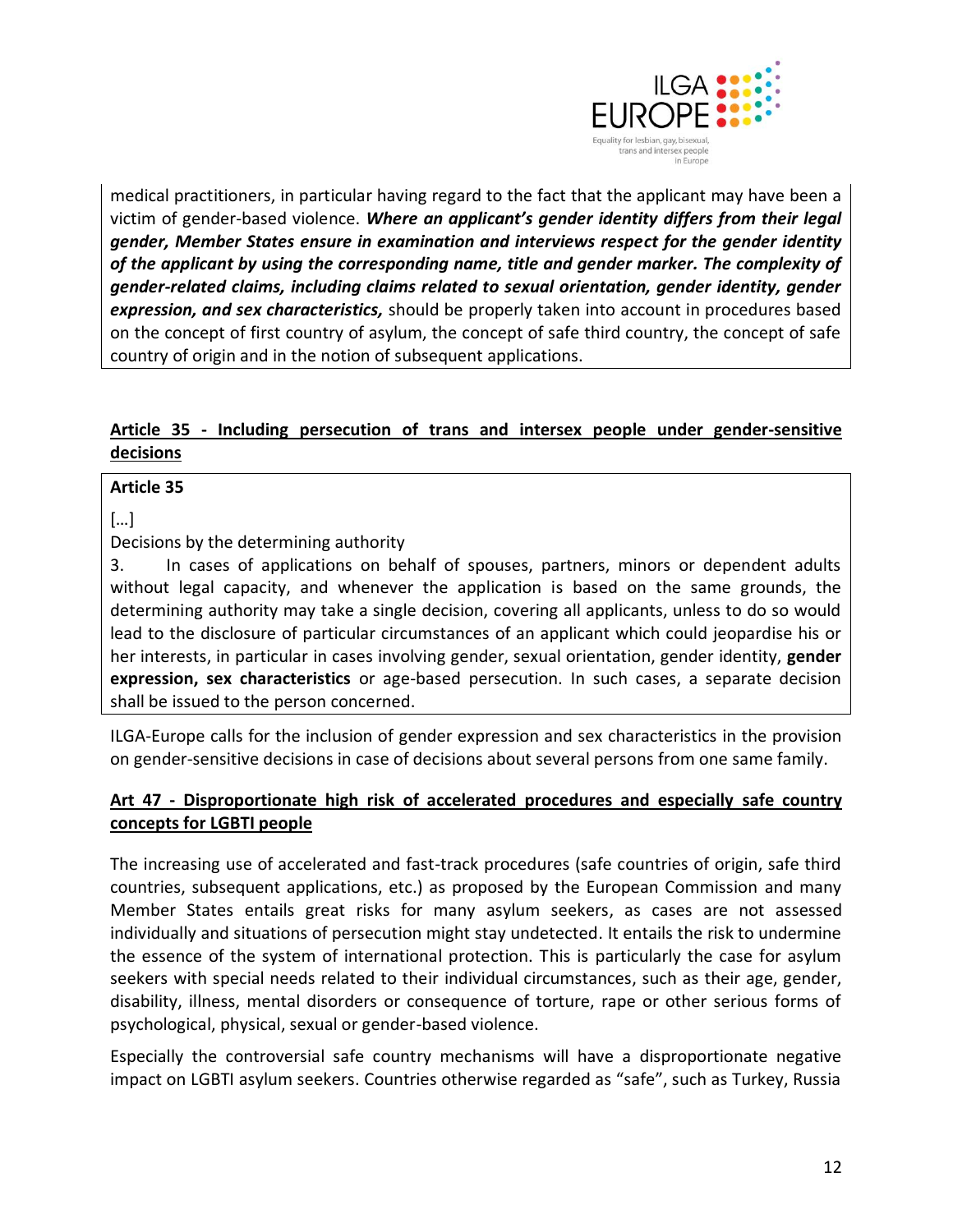

or states in North-Africa, might be systematically unsafe for LGBTI people.<sup>15</sup> Such measures shift the burden of proof from the authorities to the asylum seeker and accelerate the procedure, and thus leave very little time for LGBTI asylum seekers to come forth with the real motive of their flight. This has proven very challenging to many, due to lived experiences of stigma and shame. Accelerated procedures thus entail the risk that people in need of protection are not identified, a particularly great risk in the case of asylum claims by LGBTI people.

Many LGBTI people do not dare to state their real flight motive from the outset of their procedure, because of lived stigma and shame, and because of not being aware that this can actually be a ground for protection. This is called the issue of "late disclosure", and it is quite common for LGBTI asylum seekers.

Even though the proposed regulation provides for certain guarantees, LGBTI asylum seekers still face a high risk of falling through the cracks due to the burden of proof and the short timeframe.

In order to fully protect the asylum rights of people belonging to persecuted minorities, including LGBTI people, accelerated procedures, like lists of safe countries of origin, safe third countries, etc need to be rejected. However, if the co-legislators maintain the concept, all people belonging to persecuted minorities, including LGBTI people, should be excluded from its application.

As a very minimum, article 47 on safe countries of origin should be amended as following:

### **Article 47 – The concept of safe country of origin**

[…]

3. In making this assessment, account shall be taken, inter alia, of the extent to which protection is provided against persecution or mistreatment by:

[…]

 $\overline{a}$ 

(c) the absence of expulsion, removal or extradition of own citizens to third countries where, inter alia, there is a serious risk that they would be subjected to the death penalty, torture, persecution or other inhuman or degrading treatment or punishment, or where their lives or freedom would be threatened on account of their race, religion, nationality, sexual orientation, *gender identity, gender expression, sex characteristics,* membership of a particular social group or political opinion, or from which there is a serious risk of an expulsion, removal or extradition to another third country;

<sup>15</sup> See for example the list of countries criminalising consenting same-sex sexual acts in ILGA, *State-Sponsored Homophobia - A World Survey of Laws: criminalisation, protection and recognition of same-sex love*, May 2015, page 25 ff. http://old.ilga.org/Statehomophobia/ILGA\_State\_Sponsored\_Homophobia\_2015.pdf; or continously high murder rates of trans people in Turkey: Transgender Europe, Trans Murder Monitoring Project, http://transrespect.org/en/map/trans-murder-monitoring/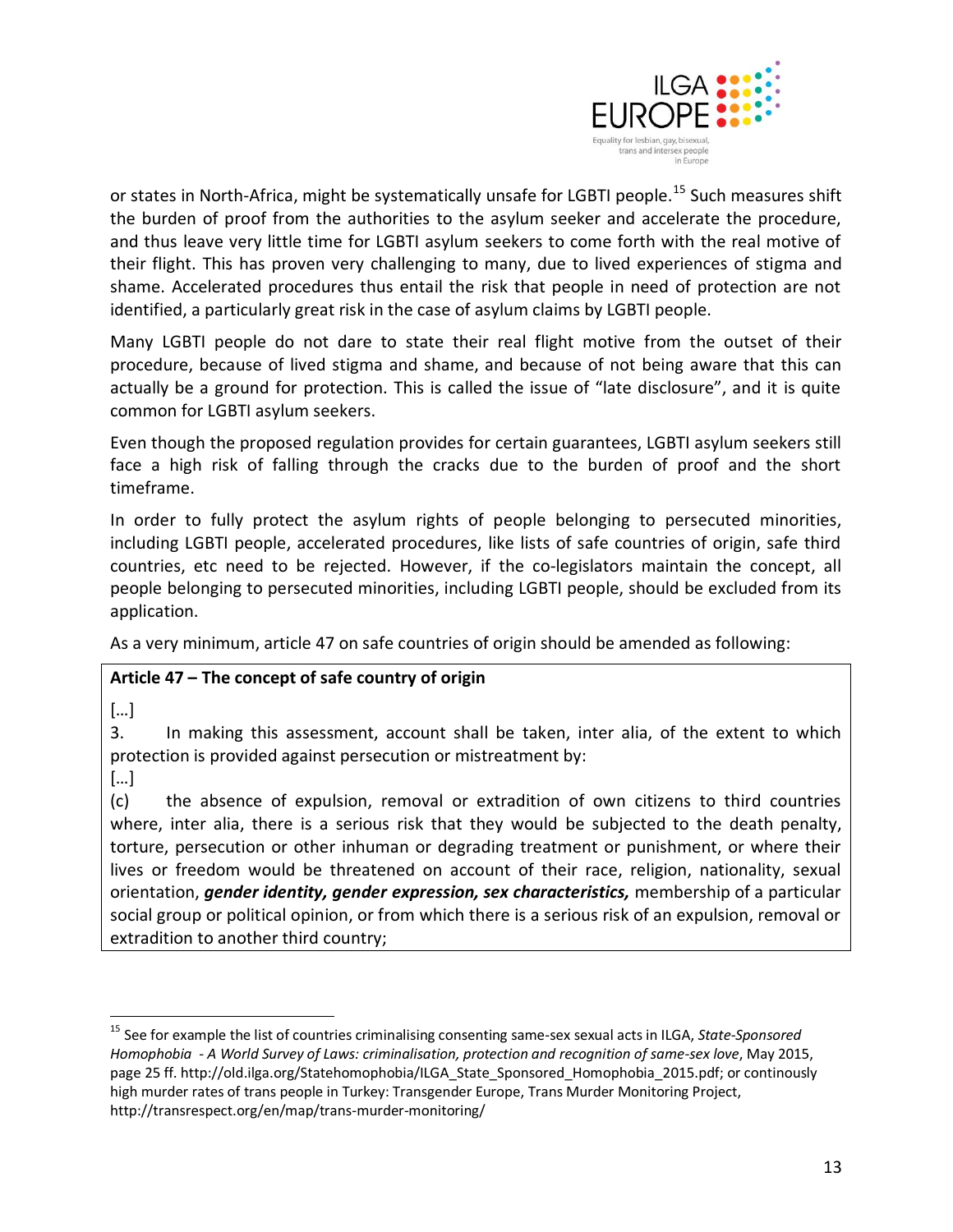

#### **Recital 15 Ensure a fully inclusive definition of special procedural guarantees**

#### **Recital 15**

Certain applicants may be in need of special procedural guarantees due, inter alia, to their age, gender, sexual orientation, gender identity, *gender expression, sex characteristics, disability*, serious illness, mental disorders or as a consequence of torture, rape or other serious forms of psychological, physical, sexual or gender-based violence. It is necessary to systematically assess whether an individual applicant is in need of special procedural guarantees and identify those applicants as early as possible from the moment an application is made and before a decision is taken.

During the previous reform of the Asylum Procedures Directive, an open definition of "applicant in need of special procedural guarantees" was adopted, which is reiterated in the current proposal. In the recital corresponding to this definition, the previous directive referred to sexual orientation and gender identity. Since then, there have been several reports highlighting the human rights violations intersex people face. It is time to recognise this and ensure the full protection of LGBTI people in asylum legislation by including **gender expression and sex characteristics throughout the text.** 

#### **New Recital 18bis Defining gender-based violence**

In order to ensure that the regulation is fully in line with other EU legislation, the definition of gender-based violence of the EU Victims' Rights Directive<sup>16</sup> should be added to the recitals of this regulation.

#### **Recital 18bis new**

 $\overline{a}$ 

*Violence that is directed against a person because of that person's gender, gender identity or gender expression or that affects persons of a particular gender disproportionately, is understood as gender-based violence. It may result in physical, sexual, emotional or psychological harm, or economic loss, to the victim. Gender-based violence is understood to be a form of discrimination and a violation of the fundamental freedoms of the victim and includes violence in close relationships, sexual violence (including rape, sexual assault and harassment), trafficking in human beings, slavery, and different forms of harmful practices, such as forced marriages, female genital mutilation and so-called 'honour crimes'. Women victims of gender-based violence and their children often require special support and protection because of the high risk of secondary and repeat victimisation, of intimidation and of retaliation connected with such violence.*

<sup>&</sup>lt;sup>16</sup> See Recital 17 of Directive 2012/29/EU of the European Parliament and of the Council of 25 October 2012, establishing minimum standards on the rights, support and protection of victims of crime, and replacing Council Framework Decision 2001/220/JHA.